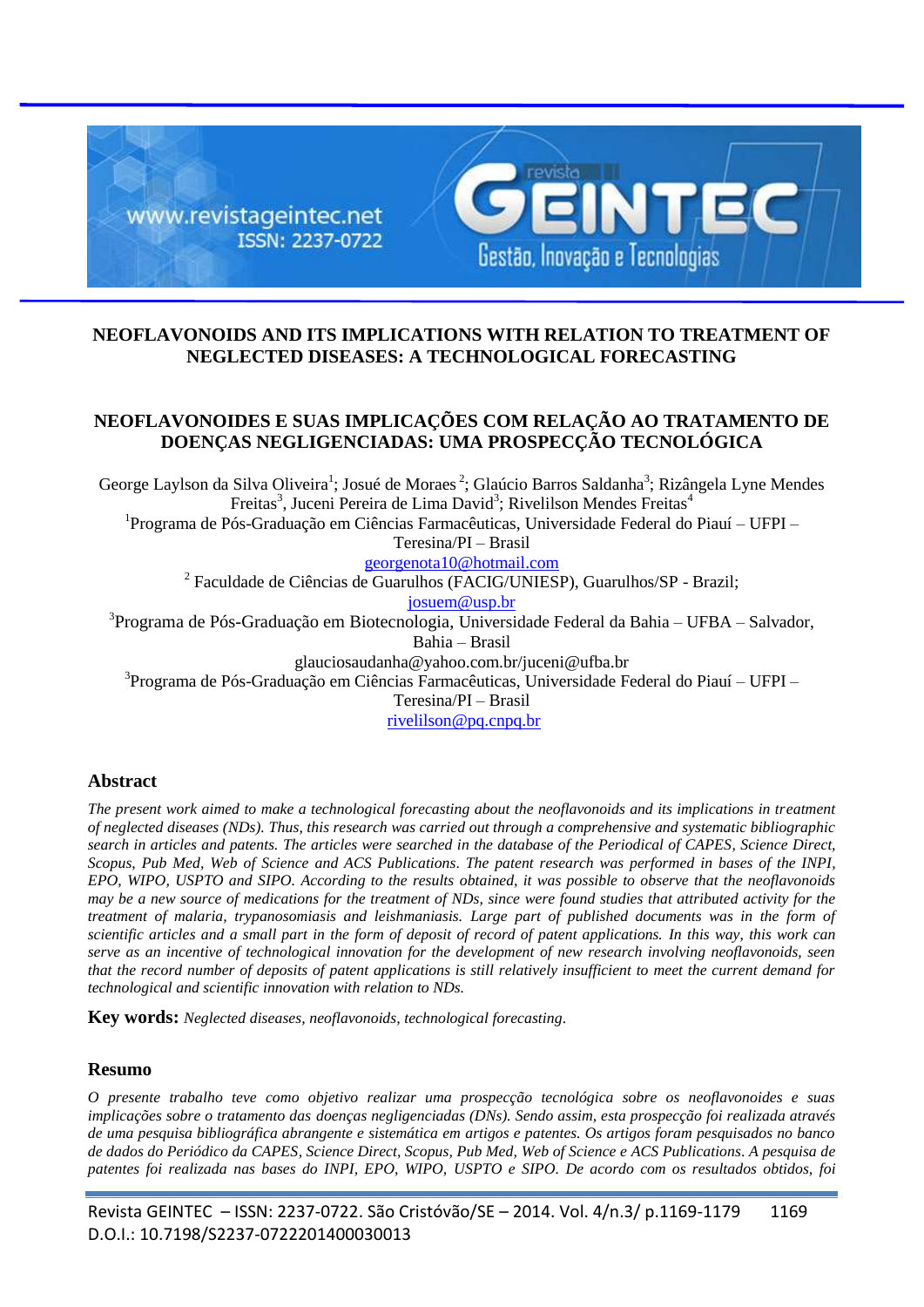*possível observar que os neoflavonoides podem ser uma nova fonte de medicametnos para o tratamento das DNs, visto que foram encontrados estudos que atribuiram atividade para o tratamento da malária, tripanossomose e leishimaniose. Grande parte dos documentos publicados foi na forma de artigos científicos e uma pequena parte na forma de depósito de registro de pedidos de patentes. Dessa forma, esse trabalho pode servir como um incentivo de inovação tecnológica para o desenvolvimento de novas pesquisas envolvendo neoflavonoides, visto que o número de registro de depósitos de pedidos de patente ainda é relativamente insuficiente para atender a atual demanda por inovação tecnológica e científica com relação as DTNs.*

**Palavras-chave:** *Doenças negligenciadas, neoflavonoides, prospecção tecnológica*.

## **1. Introduction**

Neglected diseases (NDs) affect more than 1 billion people worldwide and are responsible by deaths of more than one million people annually [\(MACKEY; LIANG, 2012;](#page-9-0) [ROSALES-](#page-9-1)[MENDOZA et al., 2012\)](#page-9-1). The NDs have several characteristics in common, being main the poverty, lack of sanitation and health services. Among the NDs (Figure 1) more prevalent, can quote the lymphatic filariasis, hookworm, malaria, onchocerciasis, trachoma, leishmaniasis, chagas disease and schistosomiasis, in which are needed new drugs of low-cost, safe and effective [\(YAJIMA et al.,](#page-9-2)  [2012\)](#page-9-2).





Source: [\(FENWICK, 2012\)](#page-8-0).

The treatment of many NDs imposes financial charges and therefore there is little incentive on the private market to develop new treatments, being exactly one fundamental problem as induce pharmaceutical companies to invest resources for the development of medicines that treat DNs. The problem arises because the majority of NDs mainly affects the poorest part of the world population and even with potential demand for new medicines, the pharmaceutical industries resist in make investments, since the market value of the medicines is low and because the affected can not afford by medications [\(DIMITRI, 2012;](#page-8-1) [JANSEN et al., 2012;](#page-9-3) [RIDLEY; SÁNCHEZ,](#page-9-4) 2010).

Therefore, there is an increasing need for developing new medicines and nature by means of plants has provided countless numbers of new bioactive chemicals that can be used to treat of many diseases, among them, the DNs. Natural compounds and derivatives as phenolics, coumarins, quinones, alkaloids, saponins and terpenoid have been reported in the scientific literature as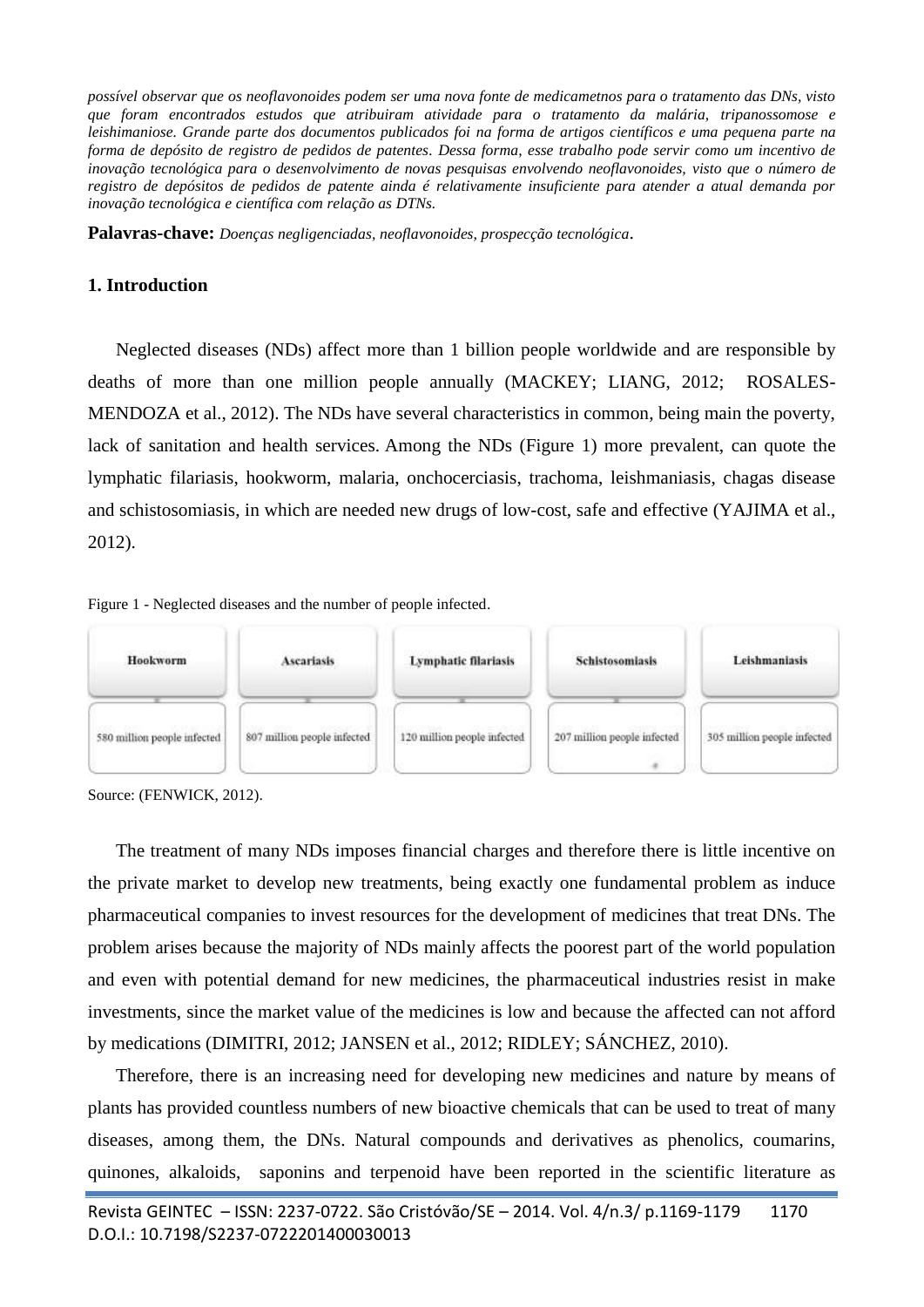promising drugs for the treatment of various NDs [\(SCHMIDT et al., 2012b;](#page-9-5) [SEN; CHATTERJEE,](#page-9-6)  [2011\)](#page-9-6).

Besides of the natural compounds discussed in the previous paragraph, can be cited the substances belonging to the group of phenolic compounds such as neoflavonoids. The neoflavonoids possess several pharmacological and biochemical properties and are present in a wide variety of higher plant of families Clusiaceae, Fabaceae, Rubiaceae, Thelypteridaceae, Passifloraceae, Asteraceae and Rutaceae, being that up to the present moment, more than 1000 structurally distinct neoflavonoids has been described [\(GARAZD; GARAZD; KHILYA, 2003\)](#page-9-7).

Even with few chemical structures identified until the present moment, there are already scientific studies confirming that these compounds and their derivatives can be highlighted as promising medications for the treatment of NDs [\(SCHMIDT et al., 2012a;](#page-8-2) [VEROTTA et al., 2004\)](#page-9-8). The neoflavonoides represent a group of natural compounds that possessing as basic structure characteristic the 4-phenylcoumarin, in which is represented by Figure 2.

Figure 2 - Basic chemical structure of neoflavonoids.



The objective of this work was perform a technological forecasting on the neoflavonoids and its implications with relation to treatment of NDs, being that for this, will be used information available in scientific and technology databases national and international. Therefore, the present may facilitate and guide future research with respect to the use of neoflavonoids for the treatment of NDs.

#### **2. Methodology**

This work was accomplished through of a comprehensive and systematic bibliographic search in articles and patents. The articles were searched in databases of periodical of CAPES*,*  Science Direct, Scopus*,* [Pub Med,](http://pubs.acs.org/) Web of Science and [ACS Publications.](http://pubs.acs.org/) Then the patent search was performed in the database of the National Institute of Industrial Property of Brazil (INPI), European Patent Office (EPO), World Intellectual Property Organization (WIPO), United States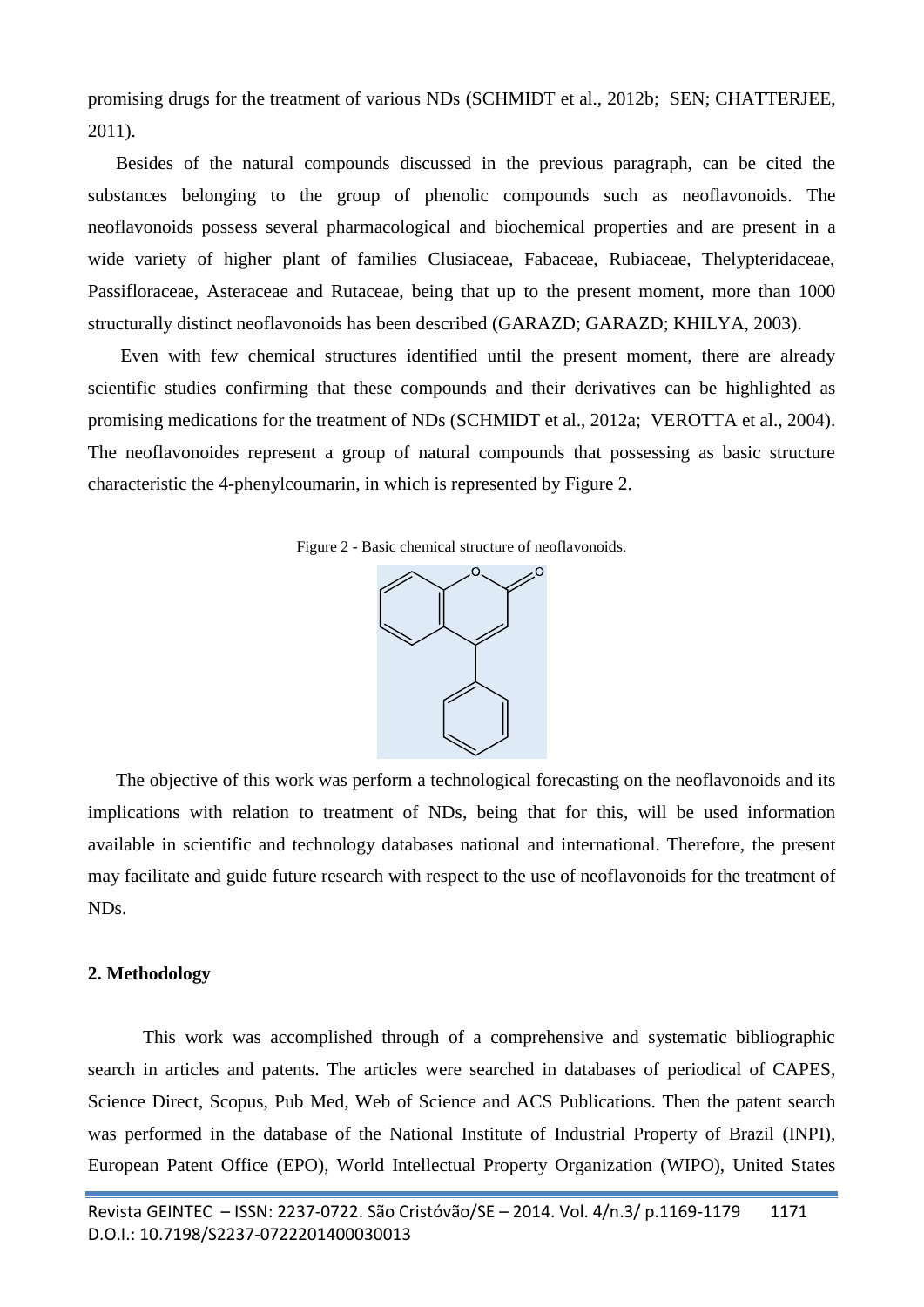Patent and Trademark Office (USPTO) and State Intellectual Property Office of the People's Republic of China (SIPO). The periodicity of this research was performed in September 2013. A flowchart showing the steps of realization of this research is shown in Figure 3.



The focus of this research was the use of neoflavonoids with implications in the treatment of NDs, and per this, the key words used were the terms neoflavonoids and 4-phenylcoumarin. The combinations of terms, "neoflavonoids and neglected diseases" and "4-phenylcoumarin and neglected diseases", were also used for the development of this work. The references found during the realization of this research were studied in detail.

The term 4-phenylcoumarin was used as key word per be the basic structure of neoflavonoids and by that many scientific papers using the name 4-phenylcoumarin instead of neoflavonoides in the title of scientific work. The terms in english were used for international databases, while the terms in portuguese were used to search of documents in national basis, being considered valid documents that presented these terms in the title and/or abstract.

# **3. Results and Discussion**

# **3.1. Results of prospecting of documents found in portal of the periodicals of CAPES, Science Direct, Scopus, [Pub Med](http://pubs.acs.org/)***,* **Web of Science and [ACS Publications](http://pubs.acs.org/)***.*

Using the keyword neoflavonoids and 4-phenylcoumarin in field "search subject" on Portal of journals of Capes, were found respectively 178 and 188 documents. Of 178 documents found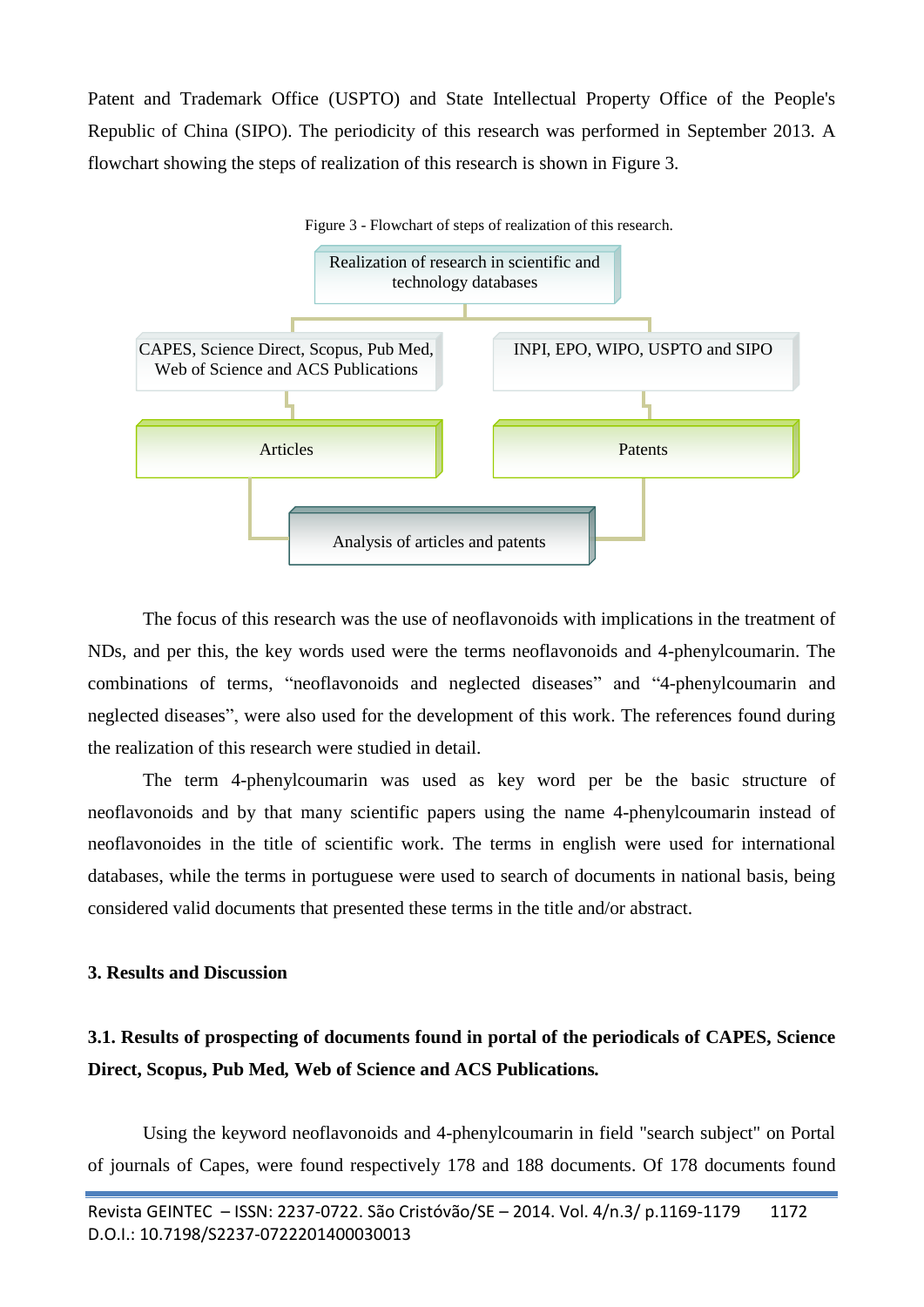regarding neoflavonoids, 162 are articles and of 188 documents relating to the 4-phenylcoumarin, 177 are articles. With regard to research by the combination of terms at Portal of the CAPES, 3 documents were found for "Neoflavonoids and neglected diseases" and only 1 document for "4 phenylcoumarin and neglected diseases". At portal of periodical Science Direct, Scopus, *[Pub Med,](http://pubs.acs.org/)*  Web of Science and [ACS Publications,](http://pubs.acs.org/) were found respectively 141, 57, 14, 53 e 31 documents for the term neoflavonoids. When it was used the term 4-phenylcoumarin, there was an increase in the total number of documents found, being 262 in Science Direct, 118 in Scopus, 43 in [Pub Med](http://pubs.acs.org/)*,* 73 in Web of Science and 59 in [ACS Publications](http://pubs.acs.org/)*.* As well as at Portal of the CAPES, few documents concerning the combination of terms "Neoflavonoids and neglected diseases" and "4 phenylcoumarin and neglected diseases" were found at site Science Direct, [Pub Med,](http://pubs.acs.org/) Web of Science e [ACS Publications.](http://pubs.acs.org/) The results of search for documents are shown in Table 1.

| keywords                                   | CAPES | <b>Science Direct</b> | <b>Scopus</b> | <b>Pub Med</b> | <b>Web of Science</b> | <b>ACS Publications</b> |
|--------------------------------------------|-------|-----------------------|---------------|----------------|-----------------------|-------------------------|
| Neoflavonoids                              | 178   | 141                   | 57            | 14             | 53                    | 31                      |
| 4-phenylcoumarin                           | 188   | 262                   | 118           | 43             | 73                    | 59                      |
| Neoflavonoids and<br>neglected diseases    |       |                       |               |                |                       | 0                       |
| 4-phenylcoumarin and<br>neglected diseases |       |                       |               |                |                       |                         |

Table 1 **-** Results of prospecting carried out in articles.

Source: Authorship Own (2013).

Using the combinations of terms "neoflavonoids and neglected diseases" and "4 phenylcoumarin and neglected diseases", were found a total of 7 documents and only 1 document addresses the use of neoflavonoides in treatment of neglected diseases. Analyzing the documents found regarding the keyword neoflavonoids, was observed that out of the total of 474 documents, 5 shows possible implications of neoflavonoids in treatment of neglected diseases. Using the keyword 4-phenylcoumarin, were found 743 documents, being that of this total, 8 attributed pharmacological properties of neoflavonoids in treatment of neglected diseases. In Table 2 are summarized some scientific studies that indicates the use of these natural compounds as promising drugs for the treatment of several neglected diseases.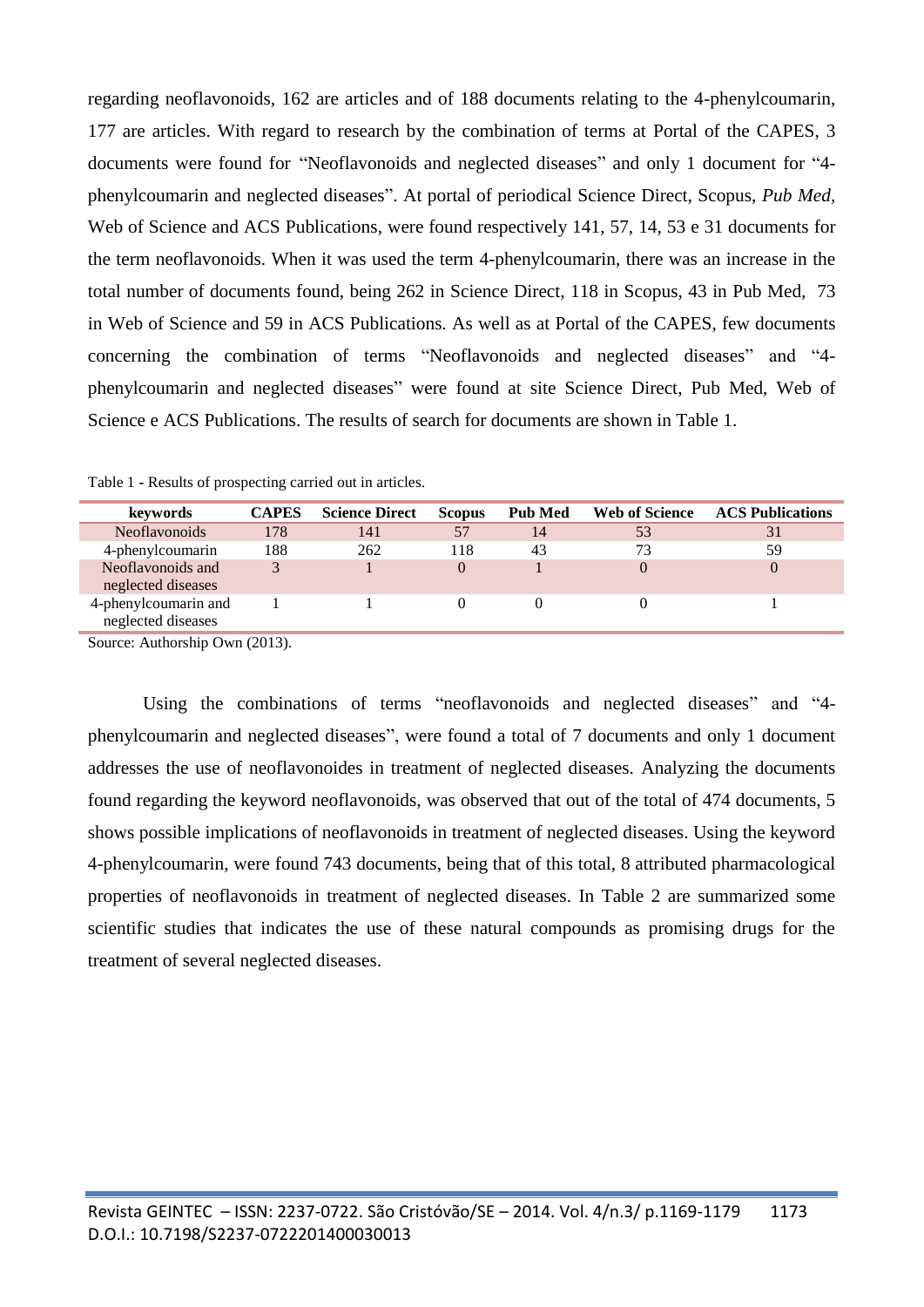Table 2 - Neoflavonoids with implications for the treatment of neglected diseases.

| <b>Title of Article</b>                                                                                         | Reference                                 |
|-----------------------------------------------------------------------------------------------------------------|-------------------------------------------|
| Antimalarial 4-Phenylcoumarins from the Stem Bark of Hintonia latiflora                                         | Argotte-Ramos and<br>collaborators (2006) |
| Leishmanicidal Activity of crude extract and coumarin from leaves of Calophyllum                                | Brenzan and collaborators                 |
| brasiliense against Leishmania amazonensis                                                                      | (2007)                                    |
| Structure-activity relationship of (-) mammea A/BB derivatives against Leishmania                               | Brenzan and collaborators                 |
| <i>amazonensis</i>                                                                                              | (2008)                                    |
| Effects of $(-)$ mammea A/BB isolated from <i>Calophyllum brasiliense</i> leaves and                            | Brenzan and collaborators                 |
| derivatives on mitochondrial membrane of Leishmania amazonensis                                                 | (2012)                                    |
| Synthesis and antiprotozoaria activity of 4-arylcoumarins                                                       | Pierson and collaborators<br>(2010)       |
| 4-Alkyl- and 4-phenylcoumarins from Mesua ferrea as promising multidrug resistant                               | Verotta and collaborators                 |
| antibacterials                                                                                                  | (2004)                                    |
| Trypanocidal constituents in plants: 7. Mammea-type coumarins                                                   | Reyes-Chilpa e<br>colaboradores (2008)    |
| In vitro Antiprotozoal and Cytotoxic Activities of Some Alkaloids, Quinones, Flavonoids,                        | Del Rayo Camacho and                      |
| and Coumarins                                                                                                   | collaborators (2004)                      |
| In vitro Antiplasmodial Activity of 4-Phenylcoumarins from Exostema mexicanum                                   | Köhler and collaborators<br>(2001)        |
| The potential of Secondary Metabolites of Plants as drugs or Leads against Protozoan                            | Schmidt and collaborators                 |
| neglected diseases - Part I                                                                                     | (2012)                                    |
| The potential of Secondary Metabolites of Plants as drugs or Leads against Protozoan                            | Schmidt and collaborators                 |
| neglected diseases - Part II                                                                                    | (2012)                                    |
| Natural Products from Plants as Drug Candidates and Lead Compounds Against<br>Leishmaniasis and Trypanosomiasis | Salem; Werbovetz (2006)                   |

Source: Authorship Own (2013).

The NDs are a serious public health problem in tropical countries in development, being the NDs responsible for 11.4% of the global burden of disease [\(MACKEY; LIANG, 2012\)](#page-9-0). Therefore, the limitation of the availability and accessibility of new medicaments signify that the majority of the world's population depends on new medicaments. Thus, the natural products have been the main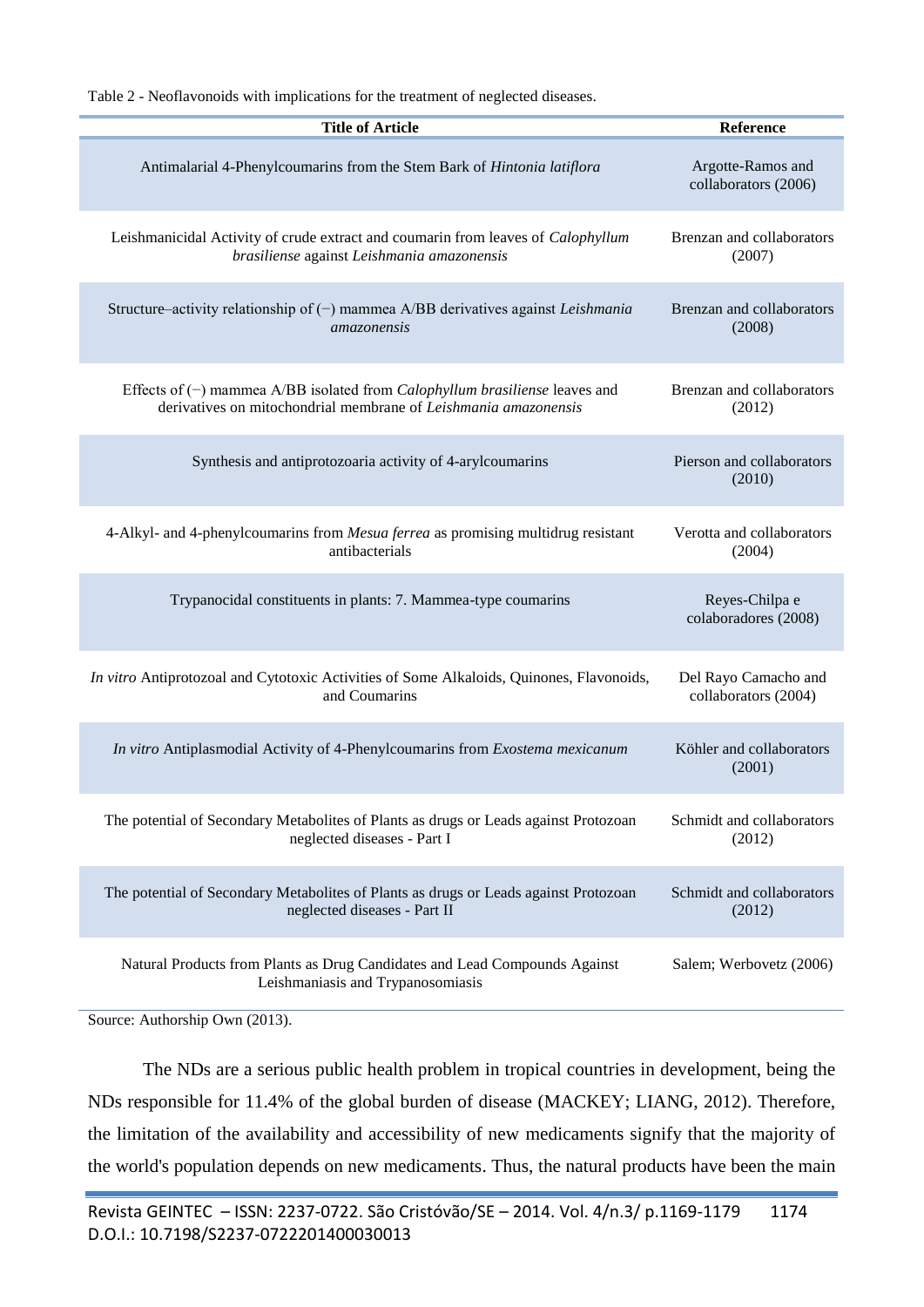sources in conduction of the discovery of new medicaments and even considering that the studies related to neoflavonoids for the treatment of diseases considered overlooked are few, observing Table 2, these compounds and their derivatives are likely to provide a valuable source of new medicinal agents for the treatment of NDs.

## **3.2. Results of prospecting of patents found in INPI, EPO, USPTO, WIPO e SIPO.**

Many technological information can be found in publications of patents, which are regarded as an essential source of scientific knowledge and technology that has information about the publication number, registration number, title of the invention, the name of the inventor, international classification of patents (ICP), summary and a detailed description of the invention and claims [\(MONTECCHI; RUSSO; LIU, 2013\)](#page-10-0).

During the realization of this research, it was found only 1 request for deposit of patent at basis of the INPI, 3 deposits of patents at basis of the EPO, 3 at base of the WIPO and 2 at base of the SIPO, totalizing 9 requests of deposits of patents for the keyword neoflavonoids (Table 3). With respect to the term 4-phenylcoumarin, we found no patent application in databases of the INPI, EPO, WIPO, USPTO and SIPO. The data set in Table 2 demonstrate that there is a greater quantity of documents for the keyword 4-phenylcoumarin than for the word neoflavonoids. However, unlike the data set out in Table 2, no deposit of patent application in databases of the INPI, EPO, USPTO, WIPO and SIPO was found for the term 4-phenylcoumarin (Table 3), indicating that the dissemination of scientific knowledge with respect to the term 4-phenylcoumarin occurs mainly through the publication of scientific articles.

| <b>Keywords</b>                      | <b>INPI</b> | EPO | <b>USPTO</b> | <b>WIPO</b> | <b>SIPO</b> |
|--------------------------------------|-------------|-----|--------------|-------------|-------------|
| Neoflavonoids                        |             |     |              |             |             |
| 4-phenylcoumarin                     |             |     |              |             |             |
| Neoflavonoids and neglected diseases |             |     |              |             |             |
| 4-phenylcoumarin and neglected       |             |     |              |             |             |
| diseases                             |             |     |              |             |             |

Table 3 - Total deposits of patents in bases of INPI, EPO, USPTO, WIPO and SIPO.

Source: Authorship Own (2013).

It is observed in Table 3 no deposit of patent application in databases of the INPI, EPO, USPTO, WIPO and SIPO, when it is using the combinations of terms "neoflavonoids and neglected diseases" and "4-phenylcoumarin and neglected diseases".

A more specific analysis of patents found in base of the INPI, EPO, WIPO and SIPO is described in Table 4 with the number, year, title and abstract of the patent. It was observed that the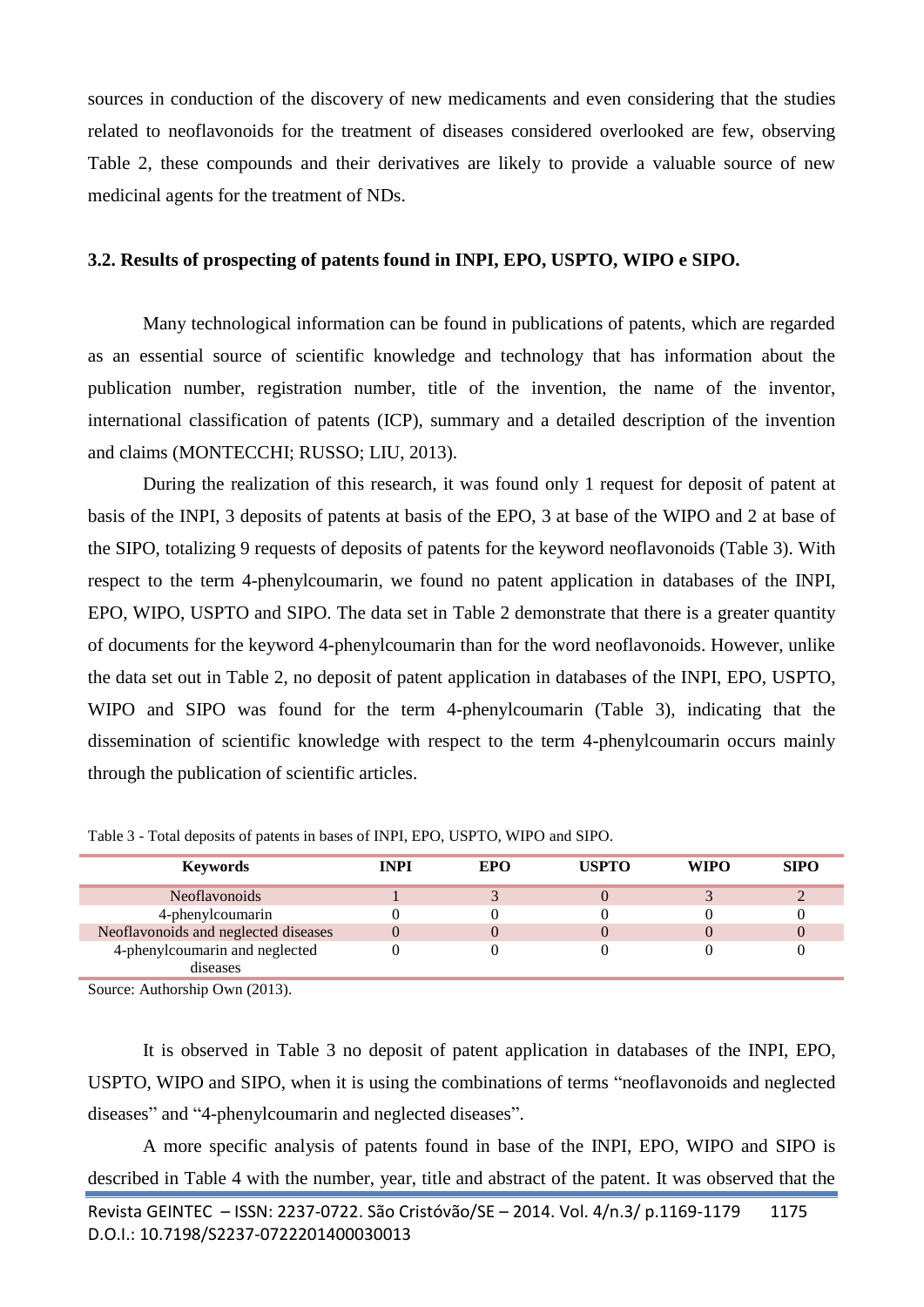deposits of patent applications found at the base of WIPO are the same documents deposited at the base of the EPO.

| Number of<br>Patent/Year             | Inventor<br>/Depositary                                                                                      | <b>Title</b>                                                                                                                                    | <b>Summary</b>                                                                                                                                                                                                                                                                                                                                                          |  |  |
|--------------------------------------|--------------------------------------------------------------------------------------------------------------|-------------------------------------------------------------------------------------------------------------------------------------------------|-------------------------------------------------------------------------------------------------------------------------------------------------------------------------------------------------------------------------------------------------------------------------------------------------------------------------------------------------------------------------|--|--|
|                                      | <b>INPI</b>                                                                                                  |                                                                                                                                                 |                                                                                                                                                                                                                                                                                                                                                                         |  |  |
| PI9802163-0<br>A2/1998               | Marçal de Queiroz<br>Paulo/ Ind. e Com.<br>Prod.<br>de<br>Farmaceuticos<br>Quim. e Nat. Ltda-<br>me. (BR/PB) | Pharmaceutical<br>Compositions<br>for the Treatment of Viral<br>Infections<br>Comprising<br>Substances Neoflavonoids (4-<br>arilculmarinas)     | The present invention relates to the use<br>substances<br>neoflavonoids<br>of<br>for<br>preparation<br>of<br>pharmaceutical<br>compositions, prophylaxis and treatment<br>of infections caused by Herpes virus and<br>Herpes zoster.                                                                                                                                    |  |  |
|                                      |                                                                                                              | <b>EPO</b>                                                                                                                                      |                                                                                                                                                                                                                                                                                                                                                                         |  |  |
| US2012136161<br>3420120914/20<br>11  | <b>Backes</b><br>Michael;<br>Voessing<br>Tobias;<br>Ley Jakob Peter<br>and Paetz Susanne.                    | The use of certain neoflavonoids<br>to intensify and/or produce a<br>impression<br>sensory<br>of<br>sweetness.                                  | The present invention relates primarily<br>to the use of one or a plurality of<br>neoflavonoids and/or a plurality of<br>physiologically acceptable salts<br>to<br>produce a sensory impression<br>of<br>sweetness in an oral preparation of<br>consumption<br>intensify<br><b>or</b><br>to<br>the<br>impression of sweetness of a sensorial<br>preparation consumable. |  |  |
| US2012136160<br>3720120914/20<br>11/ | <b>Backes</b><br>Michael;<br>Voessing<br>Tobias;<br>Ley Jakob Peter;<br>Paetz Susanne                        | neoflavonoides<br>Use<br>of<br>for<br>modifying the flavor.                                                                                     | The present invention concerns the use<br>of neoflavonoides for modifying flavor,<br>or changing an impression of taste bitter,<br>astringent and/or metal of a substance of<br>bitter taste.                                                                                                                                                                           |  |  |
| EP19990104597<br>19990308/1998       | Sensch Karl<br>Dr.<br>Heinz; Dr. Zoukas<br>Thomas.                                                           | Manufacturing Process of an<br>extract from the stem bark of<br>of<br>Copalchi<br>and<br>use<br>neoflavonoids for the treatment<br>of diabetes. | The present invention concerns the use<br>of neoflavonoids bark of Copalchi for<br>the treatment of diabetes.                                                                                                                                                                                                                                                           |  |  |
|                                      |                                                                                                              | <b>WIPO</b>                                                                                                                                     |                                                                                                                                                                                                                                                                                                                                                                         |  |  |
| 20130084252/<br>2013                 | <b>Backes</b><br>Michael;<br>Voessing<br>Tobias;<br>Ley Jakob Peter<br>and Paetz Susanne.                    | The use of certain neoflavonoids<br>to intensify and/or produce a<br>impression<br>sensory<br>of<br>sweetness.                                  | The present invention relates primarily<br>to the use of one or a plurality of<br>neoflavonoids and/or a plurality of<br>physiologically acceptable salts<br>to<br>produce a sensory impression<br>of<br>sweetness in an oral preparation of<br>intensify<br>consumption<br>to<br>the<br><b>or</b><br>impression of sweetness of a sensorial<br>preparation consumable. |  |  |
| 20130078192/<br>2013                 | <b>Backes</b><br>Michael;<br>Tobias;<br>Voessing<br>Ley Jakob Peter;<br>Paetz Susanne                        | Use<br>neoflavonoids<br>for<br>of<br>modification of the flavor.                                                                                | The present invention concerns the use<br>of neoflavonoids for modifying flavor,<br>or changing an impression of taste bitter,<br>astringent and/or metal of a substance of<br>bitter taste.                                                                                                                                                                            |  |  |
| 0950411/1999                         | Sensch<br>Karl<br>Dr.<br>Heinz; Dr. Zoukas<br>Thomas.                                                        | Manufacturing Process of an<br>extract from the stem bark of<br>Copalchi<br>of<br>and<br>use<br>neoflavonoids for the treatment<br>of diabetes. | The present invention concerns the use<br>of neoflavonoids bark of Copalchi for<br>the treatment of diabetes.                                                                                                                                                                                                                                                           |  |  |
|                                      |                                                                                                              | <b>SIPO</b>                                                                                                                                     |                                                                                                                                                                                                                                                                                                                                                                         |  |  |
| 200810123645/<br>2008                | Li Baolin;<br><b>Zhang</b><br>Xiquan;<br>Yang<br>Zhanjun;<br>Jiang                                           | Composed neoflavonoide of the<br>root of Girald pteroxygonum                                                                                    | invention<br>The<br>present<br>concerns<br>method for preparing neoflavonoids and<br>use of neoflavonoids for treatment of                                                                                                                                                                                                                                              |  |  |

Table 4 - Description of patents found in base of the INPI, EPO, WIPO and SIPO.

Revista GEINTEC – ISSN: 2237-0722. São Cristóvão/SE – 2014. Vol. 4/n.3/ p.1169-1179 1176 D.O.I.: 10.7198/S2237-0722201400030013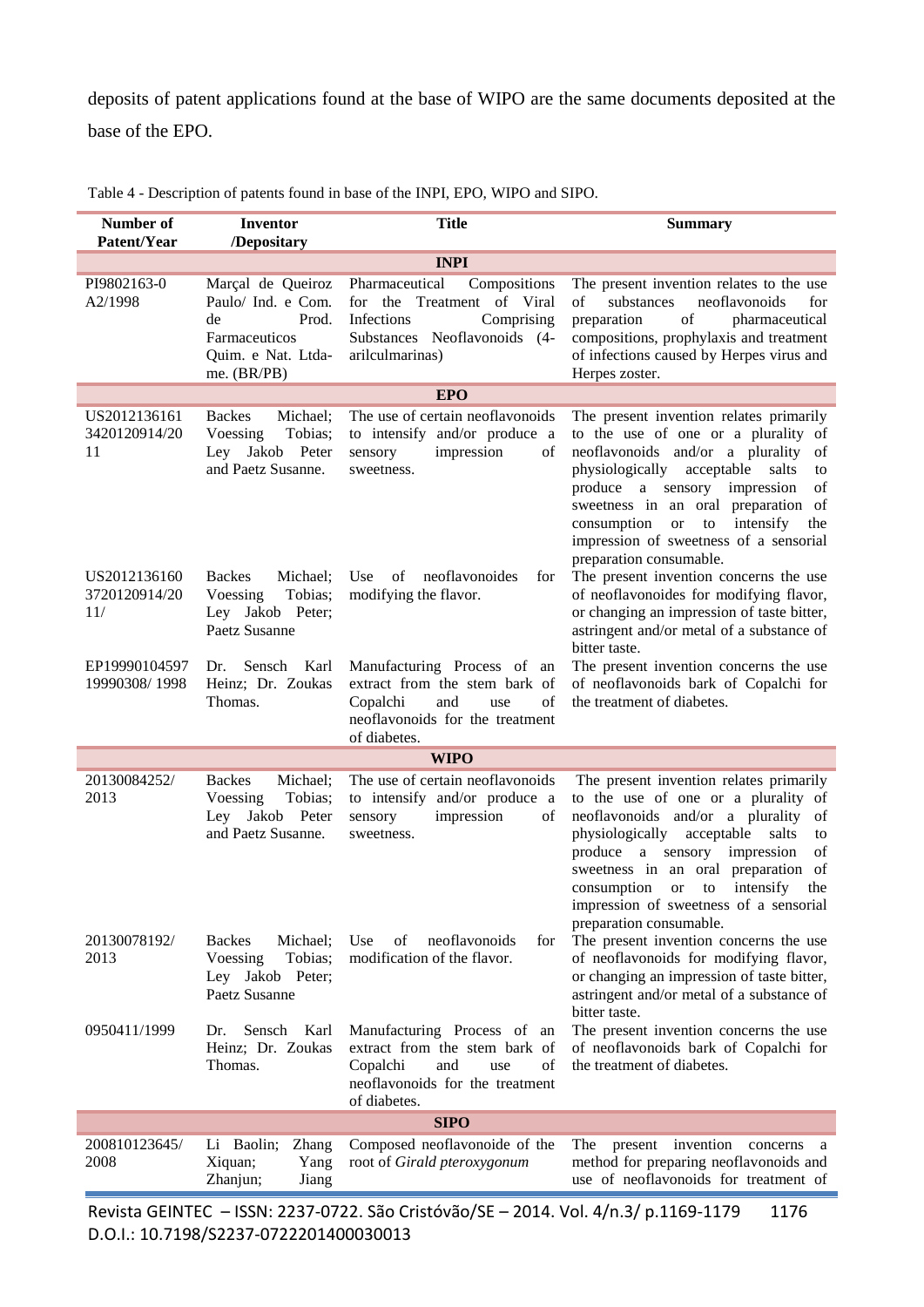| 200910095870/<br>Xu Runsheng;<br>neoflavonoides The invention concerns the separation<br>Compounds<br>2009<br>separated and purified from and<br>Yuan Ke<br>purification<br>various<br>of<br>Tridax procumbens and method neoflavonoides<br>Tridax<br>from<br>of preparing of the same.<br><i>procumbens</i> , and a method of preparing<br>of the same. | Linling;<br>Hongmei | Gu | diseases associated with free radicals. |
|----------------------------------------------------------------------------------------------------------------------------------------------------------------------------------------------------------------------------------------------------------------------------------------------------------------------------------------------------------|---------------------|----|-----------------------------------------|
|                                                                                                                                                                                                                                                                                                                                                          |                     |    |                                         |

Source: Authorship Own (2013).

#### **4. Conclusion**

Through this exploration, it was possible to analyze the studies published on websites of the CAPES, Science Direct, Scopus, [Pub Med, ACS Publications,](http://pubs.acs.org/) INPI, EPO, WIPO, USPTO and SIPO regarding neoflavonoids and its implications for the treatment of NDs. Thus, it is observed that the majority of documents is published in the form of scientific articles, and a small fraction in the form of filing patent applications.

Despite being few studied when compared with other classes of compounds, as observed in the present study, the neoflavonoids can be of great interest to the pharmaceutical industries. The neoflavonoids presented therapeutic implications for malaria, leishmaniasis and American trypanosomiasis (Chagas Disease), thus providing new opportunities for the development of new bioactive compounds that may in future be used to treat NDs.

Moreover, this prospecting can serve as an incentive for technological innovation for the development of new research involving neoflavonoids, since the number of deposits of patent applications is relatively low.

#### **References**

<span id="page-8-1"></span>ARGOTTE-RAMOS, R.; RAMÍREZ-AVILA, G.; RODRÍGUEZ-GUTIÉRREZ, M.D.C.; OVILLA-MUÑOZ, M.; LANZ-MENDOZA, H.; RODRÍGUEZ, M.H.; GONZÁLEZ-CORTAZAR, M.; ALVAREZ, L. Antimalarial 4-Phenylcoumarins from the Stem Bark of *Hintonia latiflora*. **Journal of Natural Products,** v. 69, n. 10, p. 1442-1444, 2006..

<span id="page-8-0"></span>BRENZAN, M.; NAKAMURA, C.; PRADO DIAS FILHO, B.; UEDA-NAKAMURA, T.; YOUNG, M.; APARÍCIO GARCIA CORTEZ, D. Antileishmanial activity of crude extract and coumarin from *Calophyllum brasiliense* leaves against *Leishmania amazonensis*. **Parasitology Research,** v. 101, n. 3, p. 715-722, 2007.

<span id="page-8-2"></span>BRENZAN, M.A.; NAKAMURA, C.V.; DIAS FILHO, B.P.; UEDA-NAKAMURA, T.; YOUNG, M.C.M.; CÔRREA, A.G.; JÚNIOR, J.A.; DOS SANTOS, A.O.; CORTEZ, D.A.G. Structure– activity relationship of (−) mammea A/BB derivatives against *Leishmania amazonensis*. **Biomedicine & Pharmacotherapy,** v. 62, n. 9, p. 651-658, 2008.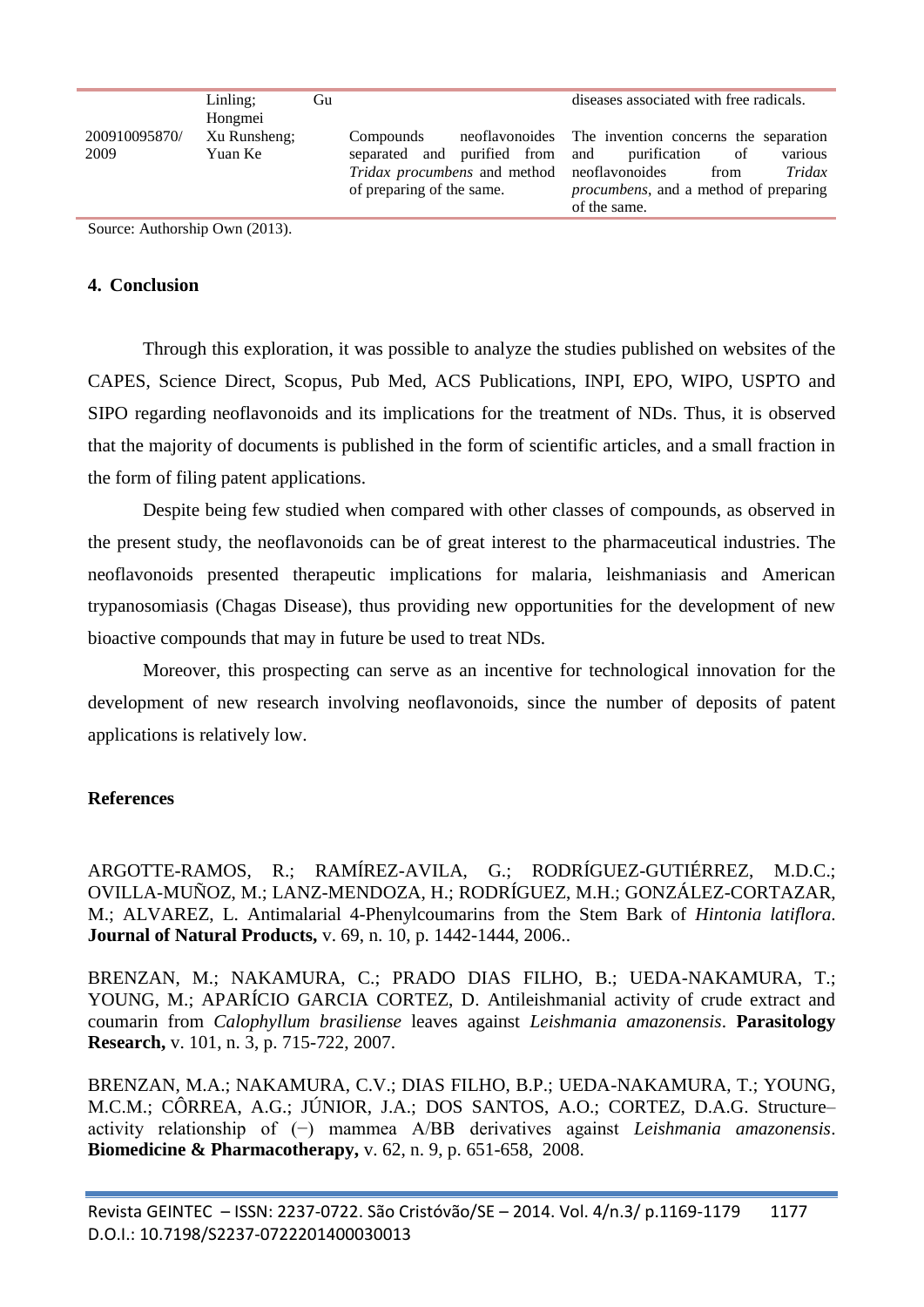<span id="page-9-5"></span>BRENZAN, M.A.; SANTOS, A.O.; NAKAMURA, C.V.; FILHO, B.P.D.; UEDA-NAKAMURA, T.; YOUNG, M.C.M.; CÔRREA, A.G.; JÚNIOR, J.A.; MORGADO-DÍAZ, J.A.; CORTEZ, D.A.G. Effects of (−) mammea A/BB isolated from *Calophyllum brasiliense* leaves and derivatives on mitochondrial membrane of *Leishmania amazonensis*. **Phytomedicine,** v. 19, n. 3–4, p. 223-230, 2012.

<span id="page-9-3"></span>DEL RAYO CAMACHO, M.; PHILLIPSON, J.D.; CROFT, S.L.; YARDLEY, V.; SOLIS, P.N. In vitro Antiprotozoal and Cytotoxic Activities of Some Alkaloids, Quinones, Flavonoids, and Coumarins. **Planta Med,** v. 70, n. 01, p. 70-72, 2004.

<span id="page-9-0"></span>DIMITRI, N. R& D investments for neglected diseases can be sensitive to the economic goal of pharmaceutical companies. **Drug Discovery Today,** v. 17, n. 15–16, p. 818-823, 2012.

FENWICK, A. The global burden of neglected tropical diseases. **Public Health,** v. 126, n. 3, p. 233-236, 2012.

<span id="page-9-4"></span>GARAZD, M. M.; GARAZD, Y. L.; KHILYA, V. P. Neoflavones. 1. Natural Distribution and Spectral and Biological Properties. **Chemistry of Natural Compounds,** v. 39, n. 1, p. 54-121, 2003.

<span id="page-9-1"></span>SCHMIDT, T.; A. KHALID, S.; J. ROMANHA, A.; MA. ALVES.; BIAVATTI, M.; BRUN, R.; DA COSTA, F.; DE CASTRO, S.; F. FERREIRA, V.; V.G. DE LACERDA, M.; H.G. LAGO, J.; L. LEON, L.; P. LOPES, N.; C. DAS NEVES AMORIM, R.; NIEHUES, M.; V. OGUNGBE, I.; M. POHLIT, A.; T. SCOTTI, M.; N. SETZER, W.; N.C. SOEIRO, M.; STEINDEL, M.; G. TEMPONE, A. The Potential of Secondary Metabolites from Plants as Drugs or Leads Against Protozoan Neglected Diseases - Part II. **Current Medicinal Chemistry,** v. 19, n. 14, p. 2176-2228, 2012a.

<span id="page-9-6"></span>SCHMIDT, T.; A. KHALID, S.; J. ROMANHA, A.; MA. ALVES.; BIAVATTI, M.; BRUN, R.; DA COSTA, F.; DE CASTRO, S.; F. FERREIRA, V.; V.G. DE LACERDA, M.; H.G. LAGO, J.; L. LEON, L.; P. LOPES, N.; C. DAS NEVES AMORIM, R.; NIEHUES, M.; V. OGUNGBE, I.; M. POHLIT, A.; T. SCOTTI, M.; N. SETZER, W.; N.C. SOEIRO, M.; STEINDEL, M.; G. TEMPONE, A. The Potential of Secondary Metabolites from Plants as Drugs or Leads Against Protozoan Neglected Diseases; Part I. **Current Medicinal Chemistry,** v. 19, n. 14, p. 2128-2175, 2012b.

<span id="page-9-8"></span>JANSEN, J.M.; CORNELL, W.; TSENG, Y.J.; AMARO, R.E.; Teach–Discover–Treat (TDT): Collaborative computational drug discovery for neglected diseases. **Journal of Molecular Graphics and Modelling,** v. 38, p. 360-362, 2012.

<span id="page-9-2"></span>KÖHLER, I.; JENETT-SIEMS, K.; MOCKENHAUPT, F.P.; SIEMS, K.; JAKUPOVIC, J.; GONZÁLEZ, J.C.; HERNÁNDEZ, R.; IBARRA, W.A.; BERENDSOHN, U.G.; BIENZLE, E.; EICH. In vitro Antiplasmodial Activity of 4-Phenylcoumarins from *Exostema mexicanum*. **Planta Med,** v. 67, n. 01, p. 89-91, 2001.

<span id="page-9-7"></span>MACKEY, T. K.; LIANG, B. A. Threats from emerging and re-emerging neglected tropical diseases (NTDs). **Infection Ecology & Epidemiology**, v. 1, n. 2, p. 1-7, 2012.

MONTECCHI, T.; RUSSO, D.; LIU, Y. Searching in Cooperative Patent Classification: Comparison between keyword and concept-based search. **Advanced Engineering Informatics,** v. 27, n. 3, p. 335-345, 2013.